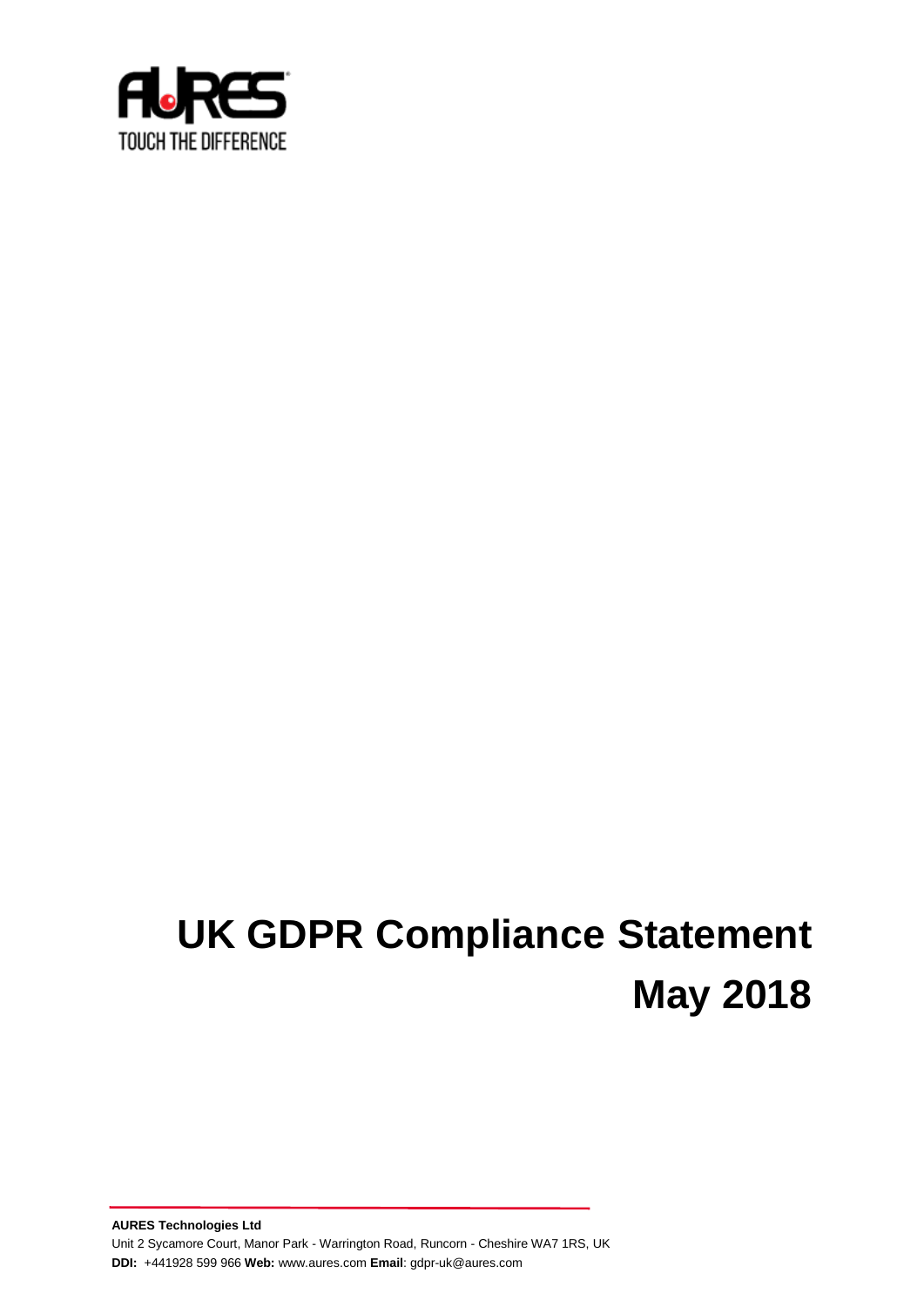

# **General Data Protection Regulation**

We know the General Data Protection Regulation (regulation (EU) 2016/679) ("GDPR") is coming and that it means a big change to existing data protection law to reflect the growth of the global digital economy and the associated privacy issues this poses for individuals. The GDPR will apply directly to EU member states from 25 May 2018.

Within this statement we wanted to highlight to our customers and suppliers the measures we have put in place to ensure compliance with the GDPR where we hold or process personal data on your behalf.

# **Processing Personal Data**

AURES Technologies Limited is a POS hardware designer and manufacturer and we process personal data, including:

- Marketing data: this is personal data relating to recipients and potential recipients of our marketing and promotional materials. We process the names and contact details with our contacts and other interested parties. We recognise ourselves as controller of this information and take steps to ensure that it is processed in compliance with data protection laws.
- Customer data: this is personal data relating to individuals working for our customers and potential customers. We process the names and contact details of the individuals in order to fulfil contracts and manage the relationship with our customers.
- Supplier data: this is personal data relating to individuals working for our suppliers. We process contact details of those individuals in order to fulfil contracts and manage the relationship with our suppliers.

We may act as a processor of data on behalf of our customers. We would not process this '3rd party' data for any self-defined purpose.

Our contract terms and the supporting privacy notice are being updated to reflect the GDPR requirement for greater transparency.

# **Record keeping**

We have been looking at all the types of personal data we process and are in the processing of conducting a review our legal basis for processing such data under GDPR. We rely on obtaining the consent of the data subject only where no other ground for processing is available. Any such consent will be reviewed to ensure we are able to satisfy the new requirements.

#### **Policies and Guidance**

All staff are required to handle data in accordance with our Data Protection Policy. The Data Protection Policy ensures that we handle information in accordance with legislative requirements and good practice to safeguard individuals' rights.

Our terms and conditions of employment have been amended expressly to require employees to ensure they do not do anything which would cause AURES Technologies to risk being in breach of its data protection obligations towards its employees, customers or suppliers.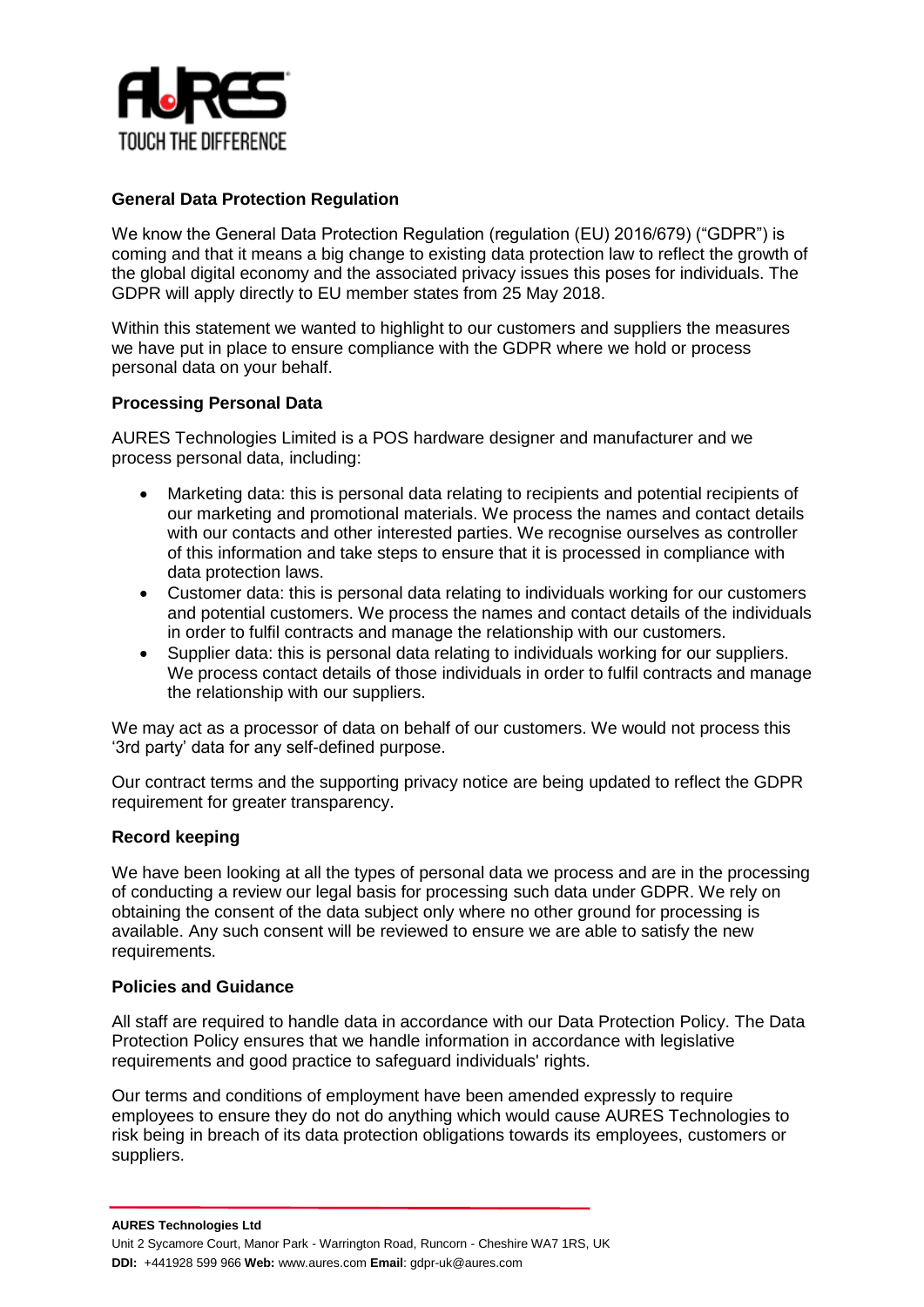

We are updating our Data Protection Policy and associated guidance to reflect the new requirements.

## **Customers**

We are in the process of reviewing with our customers all our agreements to ensure compliance with the GDPR. The review will ensure that relevant wording is in place to cover aspects such as the duration, nature and purpose of the processing, the types of data processed and the obligations and rights of the controller. It will also, where applicable, cover cross border transfers and the use of any sub processors.

### **Suppliers**

We are in the process of identifying suppliers who process personal data on behalf of us as our processor and we are in the process of seeking to update those contracts to incorporate the provisions for processor contracts required by Article 28 of the GDPR.

### **Information Security**

We have a range of technological and procedural measures in place to mitigate the occurrence and impact of information security incidents, including accidental loss or destruction of, or damage to personal information. The measures are being kept under review.

### **Sub-Contracting and Data Transfers**

In the case of transferring information to another member of our group of companies or any other party which is outside of European Economic Area, we will take steps to ensure that personal data is adequately protected in accordance with UK legal requirements. Where we are in a contractual relationship with the recipient, such protection will normally consist at minimum of appropriate contractual protections agreed between us and the recipient.

To ensure we deliver an exceptional level of service to our customers, we choose to outsource some of our services or engage contractors and others to support us (for example, maintenance services). In these cases, relevant personal data could be provided to and processed by the provider of such services, in accordance with the terms of our contract with them and to the extent appropriate for the performance of that contract. These arrangements are being reviewed and formal contractual mechanisms appropriate to the location of the recipient are being introduced to reflect the requirements of the GDPR.

# **Privacy by Design and Privacy Impact Assessments**

We carry out risk assessments of data protection and information issues when purchasing or developing new products and services that relate to the processing of personal data.

#### **Data Breaches**

We have a process for handling data breaches. This is under review to ensure that when required, we are able to meet the new reporting obligations under GDPR. We would notify our customers as soon as reasonably practicable on becoming aware of a high-risk data breach which impacts them in accordance with applicable law.